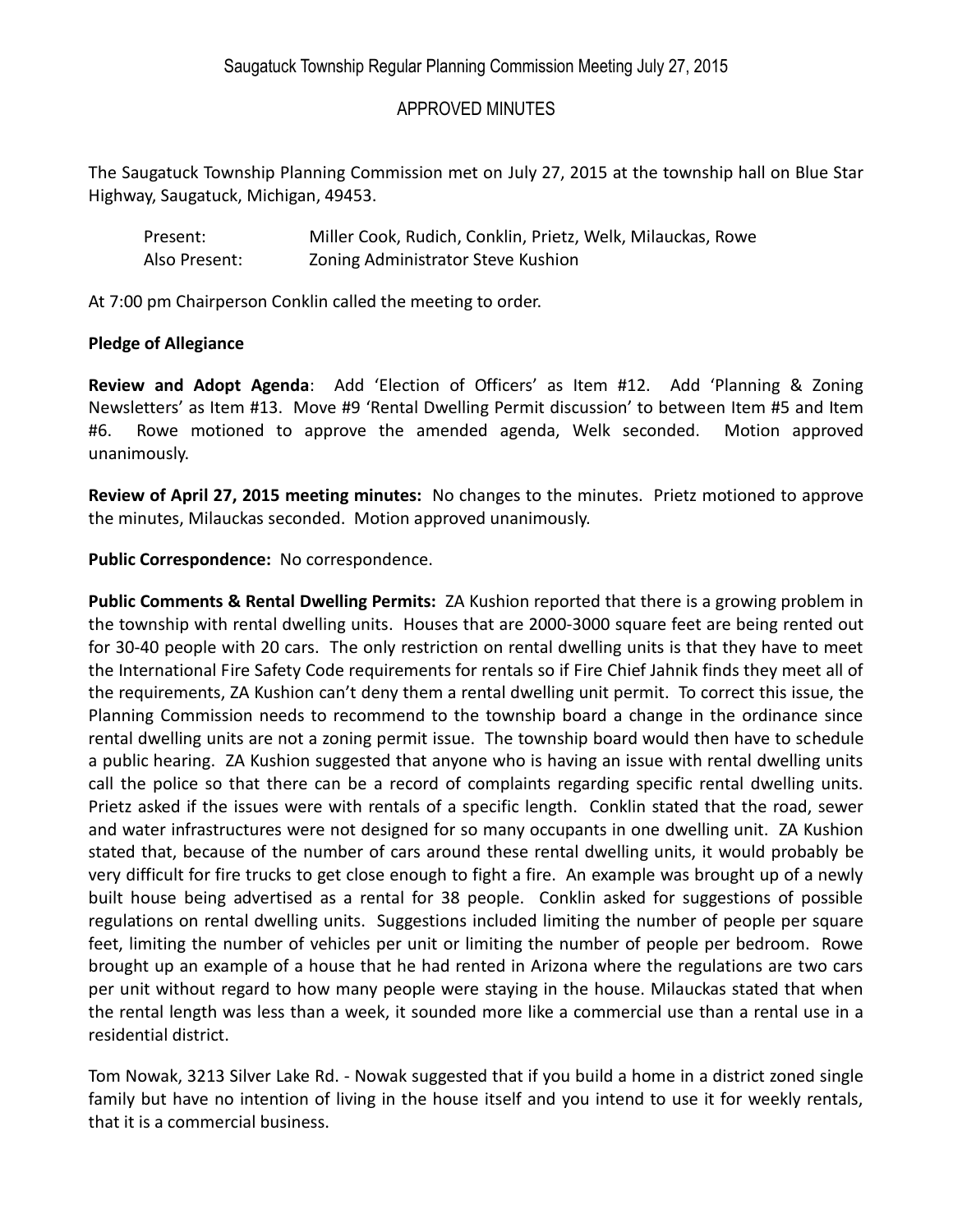### Saugatuck Township Regular Planning Commission Meeting July 27, 2015

#### APPROVED MINUTES

Kathy Plapp, 3034 Harbor Road - Plapp stated that the rental dwelling unit in her neighborhood is being advertised on a web page and the owner is collecting rent and state taxes. The rental period of the rental dwelling unit is between two days and two weeks. There are between 9-11 cars on the property. She stated that she thinks that the rental dwelling unit should be considered a commercial business that should not be allowed in a residential district. Plapp stated that she believed the minimum time of rental should be six months.

Barb Paulger, 3014 Newport - Paulger stated that the rental dwelling unit in her neighborhood has been rented out since Memorial Day with only two to three day rental periods. There have been many cars on the property and the renters have been having bonfires next to the propane tank on the property. The renters get into the house with an access code on the front door.

Maryrita Peters, 3260 Lorrimar - Peters stated that there is an issue with the garbage left behind from the rental dwelling units. The garbage sits for several days between the time it is put out and the time the garbage company comes to haul it away. There is also an issue with cars speeding on her road.

Joe Shashaguay, 3383 Shagway Dr - Shashaguay stated that he has noticed an increase in the number of rental dwelling units along with an increase in noise. He suggested that the majority of the issues could be prevented if the noise ordinance could be enforced. Conklin suggested having the noise ordinance posted in rental dwelling units. He also stated later in the meeting that the noise complaints are also during daytime hours, not just late at night.

Marjorie Arnett, 3263 Lorrimar Lane - Arnett stated that she has noticed a drastic change in the garbage, traffic and noise in the four years that she has lived in her neighborhood.

John Peters, 3260 Lorrimar Lane – Peters questioned if there were any laws on the books now that would make the property owner liable for a monetary fine if they have a certain number of complaints filed against them. ZA Kushion stated that were no laws on the books like that and that would be something he would want to look at if the rental dwelling unit ordinance is amended. Rowe suggested that the rental companies should be invited to share how they manage their rental units since it seems most of the complaints are regarding individual rental dwelling unit owners not rental companies. Conklin asked the property owners to keep a record of the rental dwelling units that are causing problems so that the township can figure out who the property owner or rental company is. Rowe also suggested that the rental companies or individual rental dwelling unit owners provide a 24 hour phone number to call if there are issues. Milauckas stated that there should be follow up with the Allegan county sheriff's office to see why there is no response to noise complaints.

Jackie Grounds, 3236 Lorrimar Lane – Grounds stated that the traffic is the biggest issue to her. The speed limit on the street is 25 mph and cars are going 45-50 mph down the road. She worries about pets and children along the road. She states that they have strangers on their beach and she no longer feels comfortable allowing her children to be on the beach.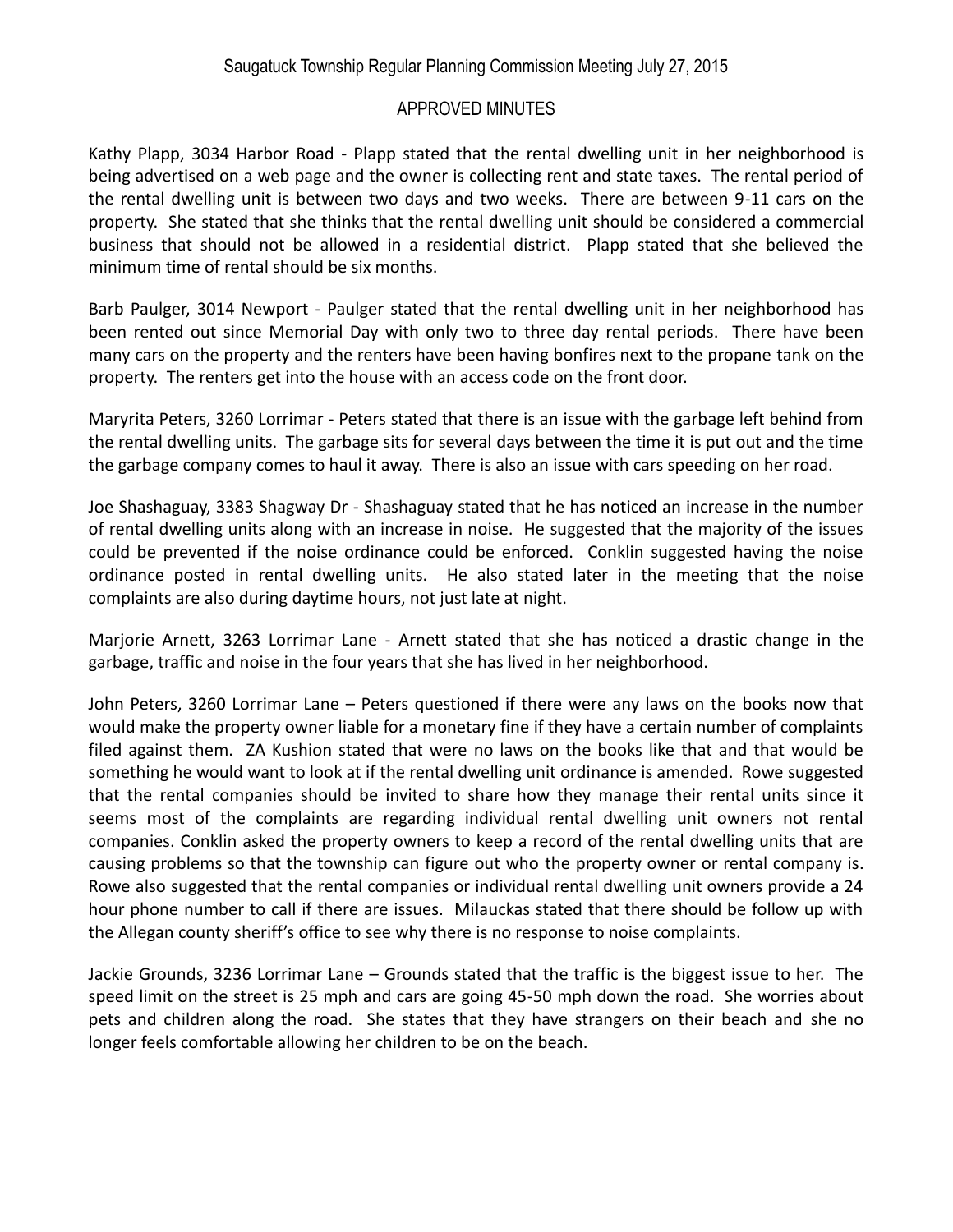# APPROVED MINUTES

Bill Atman, 6356 Silver Lake Dr – Atman stated that his dumpster is being filled with garbage from the rental dwelling units. He also states that there are people using his dock and are very noisy.

Ray Eggert, 3212 Lorrimar Lane – Eggert stated that he blames the township board for letting property owners buy or build houses and then use them as a rental dwelling unit. He thinks that these rental dwelling units should be considered a commercial business.

Malcolm Smith, 3004 Newport – Smith stated that he thinks that all of the rental dwelling units should be looked at for homestead exemption violations. ZA Kushion stated that the assessor watches very carefully for those kinds of violations. Milauckas asked how many of the properties being rented have rental dwelling unit permits. ZA Kushion stated that the fire chief estimates that maybe half of them have permits.

Albert Blommaert, 3210 62<sup>nd</sup> St – Blommaert asked if the rental company representatives would be at the next meeting. ZA Kushion stated that meeting would be held at a township board meeting, not a planning commission meeting. Conklin stated that the rental dwelling unit ordinance was originally designed for situations that occurred 30-40 years ago when property owners who would rent their house out for the winter or while they were trying to sell their house. Milauckas stated that when the ordinance is looked at by the township board, clearly defining when there is a residential versus a commercial use should be considered.

**Rental Dwelling Permit Discussion:** Milauckas asked about the fireworks ordinance. Rudich stated that because of the enforceability issue, it didn't seem worth having a fireworks ordinance. Rudich stated that he liked the idea of so many people per bedroom with a three car maximum. Miller Cook stated that she is reluctant to limit what property owners can do if they're being respectful of the laws and their neighbors. ZA Kushion stated that rental companies will be upset if the township starts regulating the number of people, etc. that are allowed at a rental dwelling unit. Conklin stated that she thought that most of the issues were with individual property owners, not with rental companies. Miller Cook stated that she thought that rental dwelling permits should be revoked if there are a specific number of complaints against the rental dwelling unit. Rowe stated that the rental companies would want to be included in discussions because it's to their benefit that everyone have the same rules. Prietz stated that he would like to see a 24 hour phone number available to call if there are problems at a rental dwelling unit. Rowe stated that the tenants are given a 24 hour phone number so why shouldn't the township receive that same phone number. ZA Kushion stated that the issue should be cleared up sometime this fall in preparation for next summer's rental season. ZA Kushion was asked to talk to legal counsel and also research other rental dwelling unit ordinances in other municipalities.

**Tri-community Master Plan Update:** The next meeting of the Tri Community Committee is August 14. The City of the Village of Douglas has approved the Tri-Community Master Plan along with the City of Saugatuck so only the township is left to approve the plan so it can be sent to the Joint Planning Committee. Rudich motions to approve the May 12, 2015 draft of the Tri-Community Plan. Rowe seconds. Motion is approved unanimously.